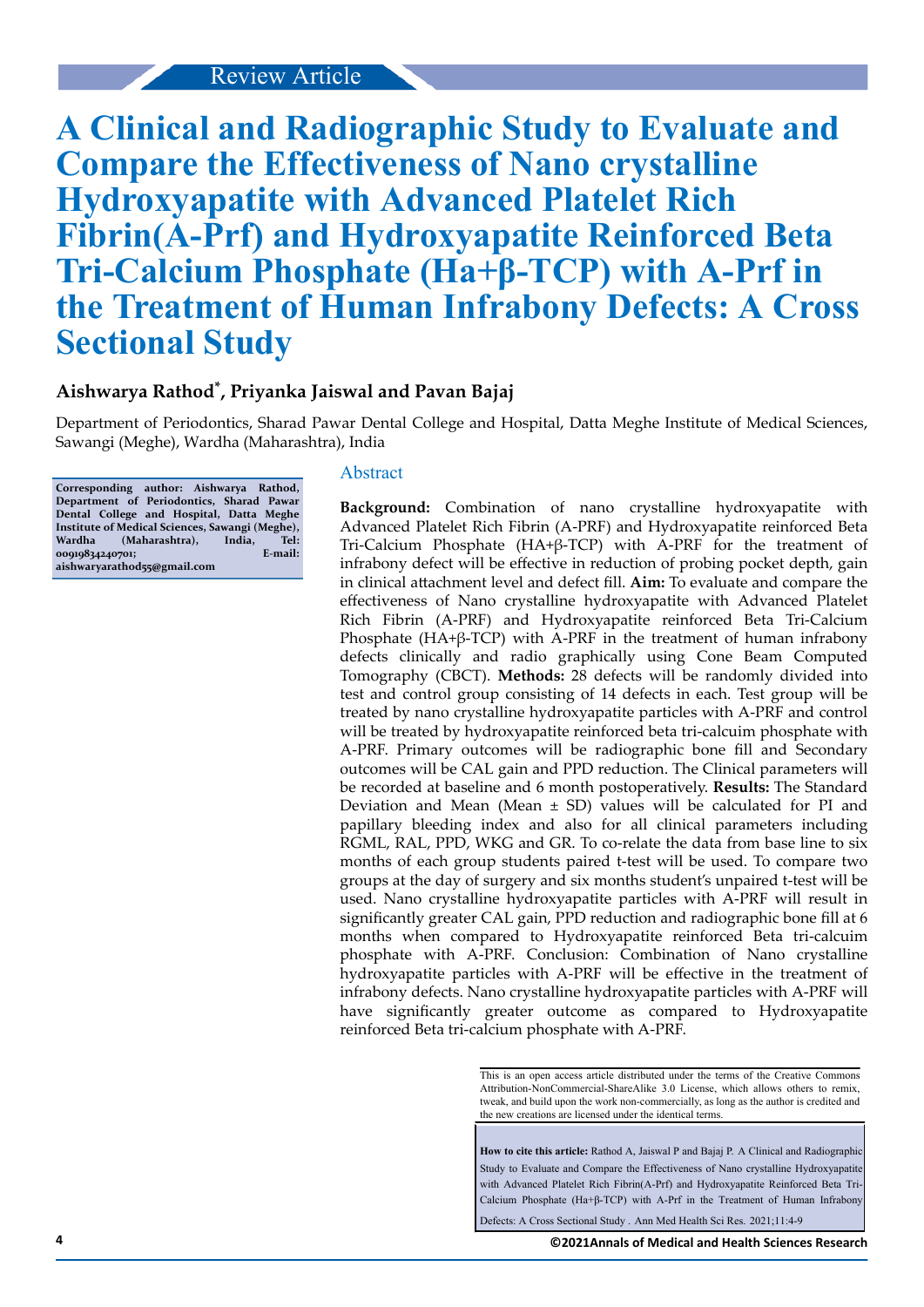## **Keywords**

Infrabony defects; Nano crystalline hydroxyapatite; Advanced Platelet Rich Fibrin (A-PRF); Hydroxyapatite reinforced Beta Tri-Calcium Phosphate (HA+β-TCP); Cone bean computed tomography

## **Introduction**

Periodontitis is an inflammatory disease causing alveolar bone loss and ultimately leading to loss of teeth. [1] An infrabony defects with periodontal pockets are common in periodontitis. When there is loss of the attachment apparatus in periodontal diseases, regeneration of periodontal attachment becomes the primary aim of the regenerative therapy. [2] Bone grafts and bone graft substitutes give a structural outline for clot development, maturation, and remodeling that helps in bone formation of osseous defects. Bone grafting materials also illustrate ability to support the formation of bone, cementum, and periodontal ligament when located in periodontal defects. Bone grafting materials must have the quality of biocompatibility and  $\overline{\text{ostecon}}$  ductivity.  $^{[3]}$  Alloplastic materials are used as bone substitute because of its osteoconductivity and biocompatibility. Alloplastic grafts like Hydroxy Apatite (HA), Beta-Tri Calcium Phosphate (β-TCP) are the synthetic Calcium Phosphate (CaP) ceramics and they are available in many forms like cements, powder, pastes, blocks and granules. These synthetic CaP ceramics are the substitutes for autograft, allograft or xenograft. Recently combination of HA and β-TCP containing 30% HA and 70% β-TCP has been used for periodontal regeneration. [4] As compared to traditional materials Nanomaterials have properties important like size effects, quantum effect, surface effect and show better work than traditional materials. They have advantages like nearest proximity with adjacent tissues, fast resorption and more number of molecules on the surface. [5] Platelet Rich Fibrin (PRF) is considered as a platelet concentrate of 2nd generation. <sup>[6]</sup> PRF looks like a fibrin network and leads to more efficient cell migration, proliferation, and thus angiogenesis. [7] APRF is a new moderations of PRF preparation leading to evolution of Advanced Platelet Rich Fibrin (A-PRF). Advanced Platelet Rich fibrin (APRF) first described in 2014 is a novel concept for cell-based tissue engineering. Advanced-PRF is prepared by decreasing the rpm while increasing the time of standard Platelet Rich fibrin (PRF). [8] *i.e.* spining rate of 1500 rpm and centrifugation period of 14 minutes. [9] Conventional radiographs are twodimensional presentations; it is difficult to localize a particular area with a single radiograph. Main disadvantage of Faulty radiographs are because of faulty technique, or the solutions used for it. Traditional radiography left over a limited diagnostic tool. Successful use of Computed Tomography (CT) because of its capacity to perform precise 3-Dimensional (3D) registrations, still this technique has some limitations, such as the amount of radiation exposure and equipment size and cost. In recent times, Cone-Beam CT (CBCT) has appeared as a realistic tool in dentistry for giving minimum rate alternative to conventional CT with highquality images and lesser radiation exposure to patients.

CBCT is the most precise and accurate than conventional techniques.  $[10]$  Hence aim of the study to evaluate and compare the effectiveness of nanocrystalline hydroxyapatite with Advanced Platelet Rich Fibrin (A-PRF) and Hydroxyapatite reinforced Beta tri-calcium phosphate (HA  $+β$ -TCP) with A-PRF in the treatment of human infrabony defects clinically and radiographically using Cone Beam Computed Tomography(CBCT).

## **Study Population**

In this study a total of 28 healthy patients, with moderate to advanced chronic periodontitis based on clinical and radiographic confirmation of angular bony defects will be chosen from the outpatient Department of Periodontics, "Sharad Pawar Dental College, Sawangi (Meghe), Wardha." with the subsequent criteria's

## **Inclusion criteria**

1. Systematically healthy patient.

2. Following initial therapy, presence of minimum 1 or 2 interproximal infrabony osseous defects  $PPD \ge 5$  mm and  $CAL \geq 5$  and which are radiographically noticeable.

3. Clinically and radiographically there should be  $\geq 3$  mm defect depth which is affirmed on intrasurgical measurement.

4. A radiographically determined defect base should be minimum of 3 mm above the apex of the tooth.

5. Presence of minimum  $\geq 2$  mm zone of keratinized gingiva to permit total soft tissue coverage of the defect area.

#### **Exclusion criteria**

1. Patient diagnosed with aggressive periodontitis.

- 2. Patients with poor oral hygiene care (Plaque Index>1).
- 3. Patients using tobacco in any form.

4. Involved tooth with inadequate root canal therapy and subsequent restoration.

5. Involved tooth having mobility greater than grade II,or defect extending in to furcation and third molars.

6. Priorhistory of periodontal surgery of the selected segment.

7. Females who are pregnant or lactating.

8. There is clinical and radiographic sign of untreated acute infection at the selected site, root fracture, apical pathology,severe root irregularities, cemental pearls, cementoenamel projections, untreated carious lesion on root surface.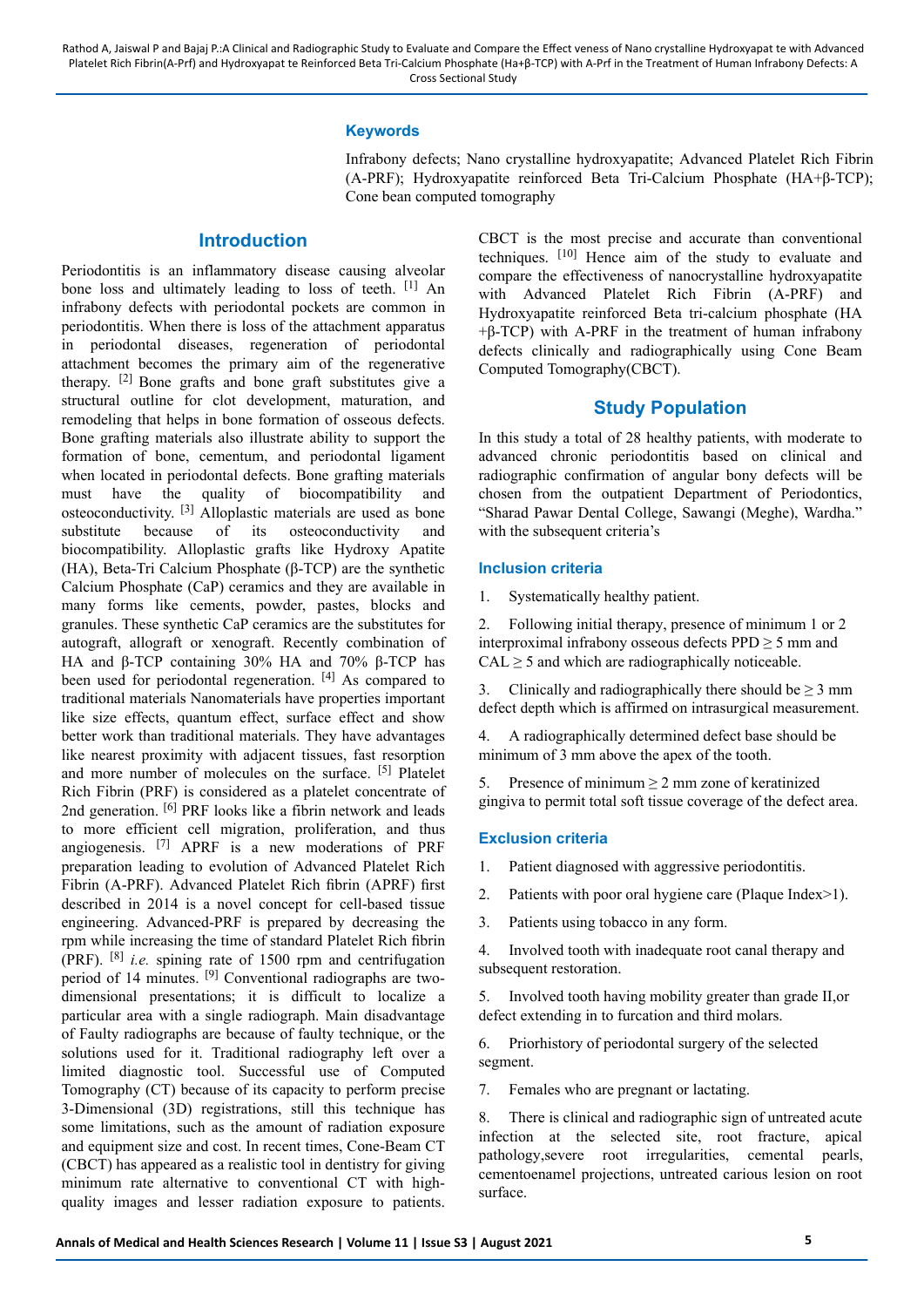Rathod A, Jaiswal P and Bajaj P.:A Clinical and Radiographic Study to Evaluate and Compare the Effect veness of Nano crystalline Hydroxyapat te with Advanced Platelet Rich Fibrin(A-Prf) and Hydroxyapat te Reinforced Beta Tri-Calcium Phosphate (Ha+β-TCP) with A-Prf in the Treatment of Human Infrabony Defects: A Cross Sectional Study

Details related to nutritional condition, mouth cleansing practice, systemic background, gingival and periodontal condition with usual clinical details will be taken down in a specially planned chart. Patients will be checked under fine light by using mouth mirror and William's graduated periodontal probe.

## **Initial Therapy**

There will be appropriate assessment and diagnosis. Afterwards initial therapy including oral health care advice, scaling and root planning under LA. If required, coronoplasty will be done. Plaque control advice will be reinforced till the patient gained a plaque score of  $\leq 1$ . Earlier to initiation of study, the reason and plan of the study will be explained to patient and informed consent will be obtained from each patient. Study protocol will be first accepted by ethical committee of "Datta Meghe Institute of Medical Sciences, Sawangi (Meghe), Wardha. Conventionally made occlusal acrylic stent will be used to standardize the probe angulations and position. Occlusal stent will be manufactured on cast with acrylic material and using alginate impression. Occlusal surface of tooth which is to be treated covered by occlusal stent and occlusal surface of minimum one tooth on mesial and distal to the involved tooth. The stent will be also extended so as to wrap it till the coronal third of teeth. A reference point (slot) will be made on the stent at the deepest site of involved tooth to permit reproducible periodontal probe positioning. The apical margin will be linear and served as a fixed reference point.

## **Study Design**

A total of 28 systemically healthy patients will be selected from which will be considered suitable for the study later initial therapy. Before surgery, the chosen defects will be randomly allocated by means of a coin toss to the test and control groups. Every group includes 14 patients, like wise to the randomized parallel design. The test group (Group A) will be treated by Nanocrystalline hydroxyapatite with A-PRF while control group (Group B) will be treated by Hydroxyapatite reinforced Beta tri-calcium phosphate (HA  $+β$ -TCP) with A-PRF.

## **Clinical Measurements**

Clinical measurements recorded will be plaque index, papillary bleeding index, probing pocket depth, relative attachment level, and relative gingival marginal level. All clinical measurements will be taken down on the day of surgery and 6 months post-surgery. In addition other documentation includes periodontal charting on specially designed form, intraoral periapical radiographs and intraoral clinical photographs will be obtained.

## **Indices**

Plaque index and papillary bleeding index will be recorded to check for patient's supragingival plaque accumulation and gingival inflammation.

- Plaque Index<sup>[11]</sup>
- Papillary Bleeding Index [12]
- Probing Measurements

The following probing measurements will be noted for evaluation of the results in both treatment groups. PPD, Relative Clinical Attachment Level (RCAL), Relative Gingival Marginal Level (RGML) will be recorded at six sites of the selected defect: Mesiobuccal, mesiolingual, midmesial of one tooth, and distobuccal, distolingual, middistal of adjacent tooth. Only one deepest measurement per defect will be taken into consideration for calculation of the result. These measurements will be recorded with a UNC-15 calibrated (University of North Carolina, Hu-Friedy) periodontal probe. These clinical parameters will be recorded after preparation of acrylic stent at baseline, after 3 and 6 months of surgery. The UNC-15 probe will be placed in the slot made on the acrylic stent and tip at the gingival marginal level and the measurement will be recorded upto lower border of stent as Relative Gingival Margin Level (RGML). Then probe will be held at the pocket base and the distance upto the lower border of stent will be considered as a Relative Attachment Level (RAL). PPD will be measured from base of the pocket upto gingival margin. The width of keratinized gingiva will be recorded by measuring the area from the most apical point of the mucogingival junction to the crest of gingival margin using UNC-15 calibrated Periodontal Probe. All the probing measurements will be noted at baseline, 3 and 6 months post-surgery.

## **Radiographic Analysis**

The use of standardized radiography is necessary for assessing the interproximal bony changes after periodontal surgery. The infrabony defect sites will be recorded at baseline and 6 months post-surgery through CBCT.

## CBCT

The infrabony defect sites will be recorded using CBCT at the day of surgery and six months after surgery. The CBCT measurements include

- 1. Height of Bone defect (CEJ-BD (Base of the Defect))
- 2. Bone defect depth (AC-BD)
- 3. Alveolar Crest Level (CEJ-AC (Alveolar Crest))

4. Mesio Distal (MD) and Bucco Lingual (BL) bone defect width.

Other CBCT measurements will be recorded as per given by Bodhare et al. [13]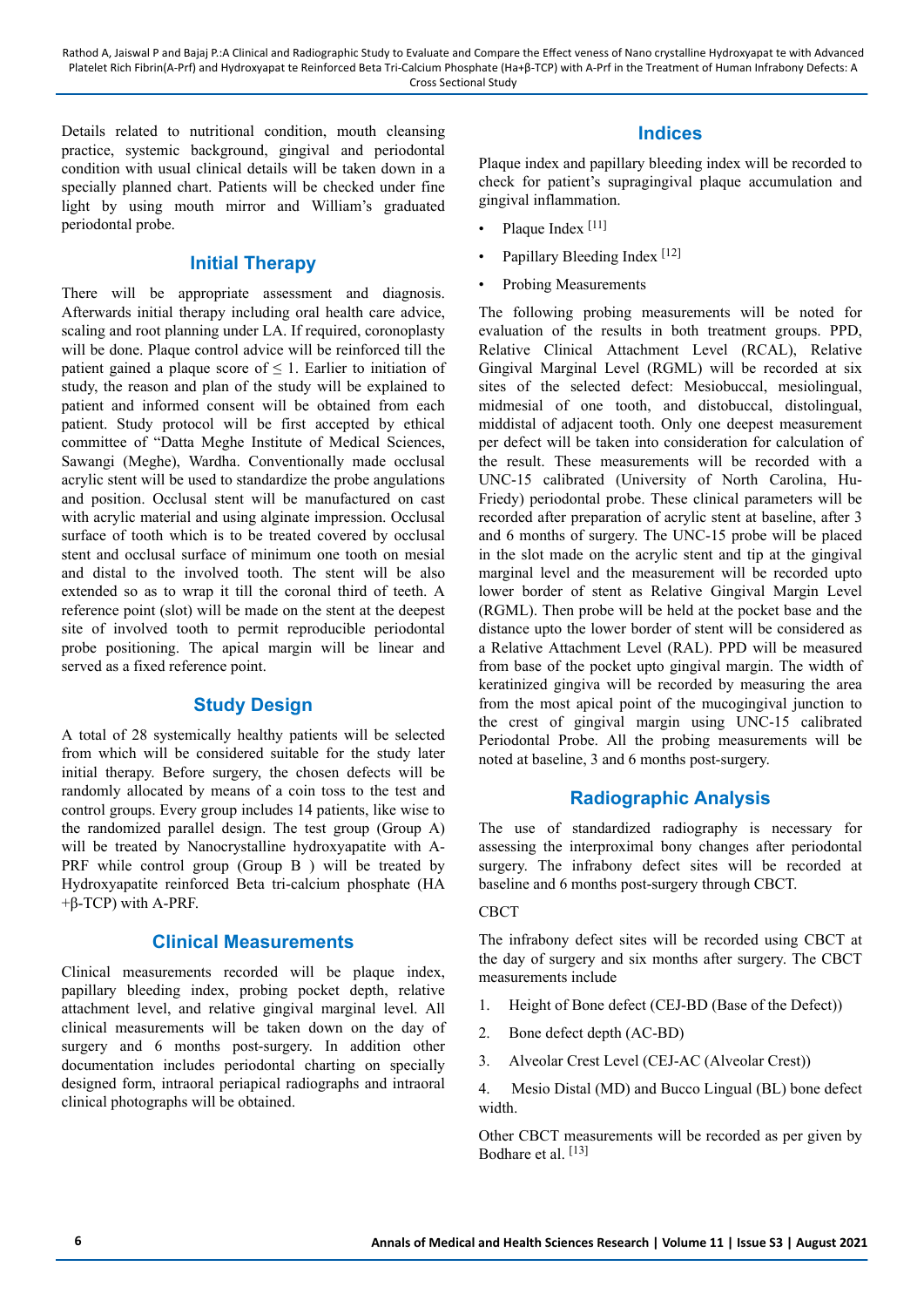# **Surgical Procedure**

Earlier to start of the surgical procedure, the patients will be made to rinse with Chlorhexidine (0.2%) mouthwash for 1 minute. Aseptic condition will be maintained through the complete procedure. The area to be treated will be sedated by nerve block or local infiltration at the operated area.

## **Flap design (Incisions)**

Conventional technique comprising of a periodontal flap will be started by giving intra-sulcular incision with the help of 12 number surgical blades or 15 number surgical blades (Bard-Parker) on the buccal and lingual sides. Interdental papillae will be preserved by extending the incision as interproximally as possible. The extension of the flap will be involving one tooth on both mesial and distal sides of the area to be treated.

## **Flap reflection**

With the help of periosteal elevator mucoperiosteal flap will be reflected to uncover alveolar bone at the site of defect. Care should be taken not to perforate the flap or damage the papillae while removal of granulomatous tissue from the internal side of the flap.

## **Debridement and root surface management**

Granulation tissue wills debrided from the defect with the help of hand instruments following by ultrasonic scalar (EMS, Minipiezon), thus revealing the surface of the root, alveolar bone and PDL. Granulation tissue or epithelium attached to the internal surface of the flap will be debrided taking care not to thin the flap. Plaque, calculus on the surface of the root will be removed with the help of ultrasonic scalar. The surfaces root will be planned to get glossy and firm consistency. During the phase direct measurements of the vertical Bone Defects (BD) and the present number of bone walls will be noted with UNC15 probe. If the bone defect depth will be  $\geq 3$  mm vertically, patient will be eligible for further treatment.

## **Preparation of A-PRF**

Blood will be taken into 4 ml  $\times$  9 ml test tubes by venipuncture, lacking of anticoagulant. 10 mm intravenous blood was taken. The test tubes will be instantaneously centrifuged with the rate of 1500 rpm for 14 minutes by the use of a centrifuge machine (REMI R-8C), Nagasari et al.  $[9]$ When centrifugation is completed, A-PRF clot will be taken out of the test tube, then isolated from the red part at its base by the use of pliers. A-PRF membrane clots will be smoothly pressed among a sterile plate of glass and a metal box.

## **Procedure for test group**

After achieving haemostasis and isolation of the defect. Presuturing of the flap will be done without knot tying to let quick closure of flap after graft material placement. Nanocrystalline hydroxyapatite particles and A-PRF mixed thoroughly with 0.5 ml of physiological saline solution, in sterile mixing container, and hydrated. Then mixture of Nanocrystalline hydroxyapatite with A-PRF will be put into the bony defect in test site with little pressure till it occupies the coronal most level of bony wall by raising the flap and then A-PRF will be extended over the defect as a membrane. The A-PRF will be adopted in such a way that it covers at least 3 mm beyond the osseous defects. The flap will be positioned coronally and sutured so the flap margin will be placed 1 mm-2 mm coronal to CEJ, ensuring primary flap closure. Flap will be secured in place by giving combined suture of vertical mattress suture and interproximal "(4-0 non-resorbable surgical sutures, braided black silk)". Little pressure will be put onto the area with gauze soaked in saline for about 2 minutes, so that the soft tissue is well adapted to surface of the tooth and remove any area in which a clot formation take place disrupting re-attachment. Periodontal pack will be on the suture on buccal and lingual side.

## **Procedure for control group**

The surgical technique for the control site will be same as for the test site except osseous defects at control sites will be packed with Hydroxyapatite reinforced Beta tri-calcuim phosphate and then A-PRF membrane will be placed over the bone graft.

## **Post-operative care**

Antibiotic Amoxicillin 500 mg and analgesics such as Ibuprofen 325 mg combined with paracetamol 400 mg will be given 3 times/day for 5 days post operatively. Patients will be made to rinse with Chlorhexidine (0.2%) mouthwash for 6 weeks post-surgery. Sutures and periodontal pack and will be detached 8 days-10 days after surgery. In the treatment area chewing will not be permitted for 6 weeks and there are not any of the mechanical oral hygiene procedures. Patients will be educated to clean the operated area with cotton ball dipped in Chlorhexidine (0.12%) for more 2 weeks-3 weeks in an apico-coronal way and future by a soft toothbrush (Plakoff Plus®). After this phase, patient will be asked to restart mechanical oral hygiene care, consisting use of soft bristled tooth brush and interdental cleaning aid and to stop of Chlorhexidine use.

## **Maintenance care**

Patients will be called back after 1, 3, 6 months of postsurgery. All the patients will be advised to maintain oral hygiene and full mouth ultra-sonic scaling will be performed at each follow up visit. Clinical parameter will not be recorded at 3 months.

## **Re-examination**

A complete post-operative evaluation will be performed at 6 months follow up visit. All the clinical measurements including, PI, gingival index, PPD, RCAL and relative gingival marginal level will be assessed. In addition standardized radiographs and CBCT will be obtained.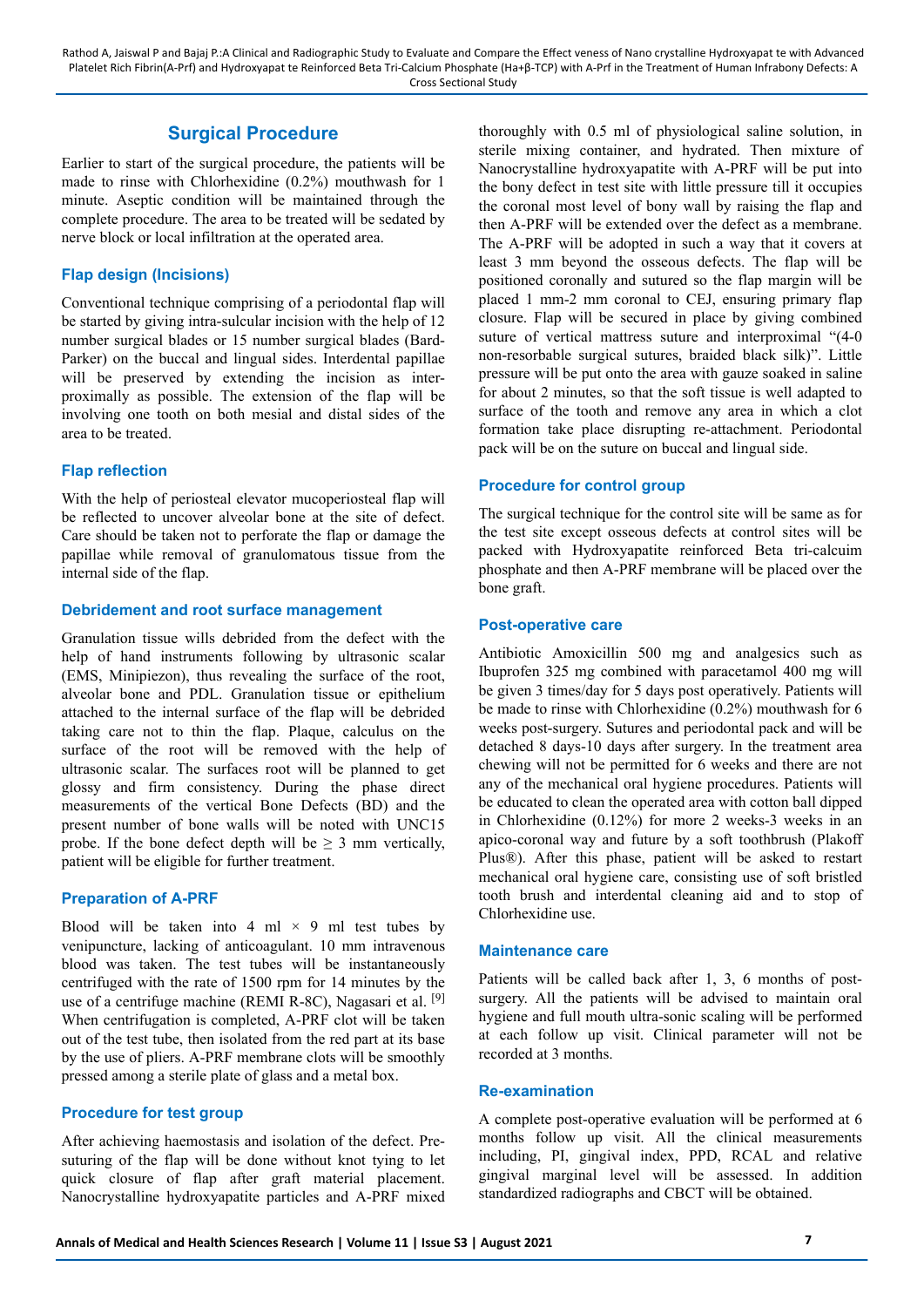# **Statistical Analysis**

The mean and standard deviation (Mean  $\pm$  SD) values will be calculated for plaque index and papillary bleeding index and also for all clinical parameters including RGML, RAL, PPD, WKG, DD and GR. Correlation will be done with baseline data to 6 months data for each treatment group by the use of student's paired t-test. This test will be used for comparing the treatment groups at baseline and 6 months. If the probability value p>0.05, the difference seen will be measured as insignificant and if <0.05, it will be considered significant. Nanocrystalline hydroxyapatite particles with A-PRF will result in greater CAL gain, PPD reduction and radiographic bone fill at 6 months when compared to Hydroxyapatite reinforced Beta tri-calcuim phosphate with A-PRF.

## **Discussion**

Periodontal diseases are the most common oral diseases which is affecting 95% of the Indian population. Periodontitis is caused due to the collective effect of relations between bacteria and the immune-inflammatory response of the host. [1] An infrabony defects with periodontal pockets are common in periodontitis. It signifies the anatomic sequelae of the apically increase of plaque in the way of periodontitis. The objective of periodontal treatment is the regeneration of the lost periodontal structures. [14] The typical approach for periodontal regeneration is by using filling materials for repairing periodontal defects. "Gold standard" for periodontal graft material is considered as autograft. But normally people way out for other options for avoiding surgical complications of ankylosis, root resorption and a secondary surgical harvest site. A different range of bone substitutes are available like DFDBA, Anorganic bovine bone, HAp and β-TCP, a biocomposite poly (lactic-coglycolic) acid/sub-micron size HAp (PLGA/HA) for periodontal regeneration. Recently alloplastic materials are used as bone substitute. The characteristics of them are biologically suitable, allowing bone ingrowths and remodeling. Furthermore, alloplastic materials have a number of benefits which are, it does not require donor area, abundant supply, and the absence of disease transmission. A recently elaborated alloplastic material contains 30% HA and 70% β-TCP. OSTEON grafting materials are available commercially of 2 type's i.e. particulate range of 0.5 mm-1.0 mm and 1.0 mm-2.0 mm. Interconnected absorbent structures of OSTEON graft material are observed through Scanning Electron Microscopy (SEM). It has 77% of volumetric porocity and 300 µm-500 µm of pore size. It has been seen that the constant HA coated with β-TCP in the OSTEON bone grafts. [15] Beta Tricalcium Phosphate (β-TCP) is a purified, multicrystalline, porous form of calcium phosphate with Ca:PO4 ratio similar to that of natural bone material. [16] Nanomaterial has properties important like size effects, quantum effect, surface effect and show better work than traditional materials. [17] An added main property of nanostructured materials is the growth of self-assembly. [18] Aqueous solution of calcium nitrate tetra hydrate and ammonium dihydrogen phosphate by hydrothermal treatment is used for obtaining synthetic NHAs. [19] Nano phase HA help to proliferate for osteogenic differentiation of periodontal ligament cells and also used as a biodegradable agent in osseous restoration. [20-22] The new moderations of PRF preparation leading to evolution of A-PRF. By adapting the centrifugation period and spinning rate protocol of 1500 rpm, 14 minutes, Advanced-PRF is prepared, It include T and B lymphocytes, Hematopoietic Stem Cells (HSCs) It has larger concentration and further equivalent dispersal of monocyte required in bone formation. And there is equal allocation of platelets right through the entire clot.  $[9]$  CBCT has appeared as a realistic tool in dentistry for giving minimum rate alternative to conventional CT with highquality images and lesser radiation exposure to patients. Choi et al. [10] had done comparison of conventional imaging techniques with CBCT. The more accuracy of CBCT measurements can be recognized by identifying defects seen buccal and lingual area of the teeth. These are not seen by conventional radiography. Hence artificially formed defects were seen in CBCT, while barely 67% of the defects were recognized in periapical radiographs. Investigations confirmed that CBCT is the most accurate than conventional techniques. Hence the authors concluded that CBCT is the precise and dependable than 2-dimensional conventional imaging techniques.

# **Conclusion**

Nanocrystalline hydroxyapatite particles with A-PRF will result in greater CAL gain, PPD reduction and radiographic bone fill at 6 months when compared to Hydroxyapatite reinforced Beta tri-calcium phosphate with A-PRF.

# **References**

1. Elkhatat EI, Elkhatat AE, Azzeghaiby SN, Tarakji B, Beshr K, Mossa H. Clinical and radiographic evaluation of periodontal infrabony defects by open flap surgery alone or in combination with biocollagen® membrane: A randomized clinical trial. J Int Soc Prev Community Dent. 2015;5:190-198.

2. Dhonge RP, Vishwakarma A. Successful management of three-wall periodontal intrabony defect using novabone dental putty®. Indian J Dent Sci. 2018;10:172.

3. Zhou S, Sun C, Huang S, Wu X, Zhao Y, Pan C, et al. Efficacy of adjunctive bioactive materials in the treatment of periodontal intrabony defects: A systematic review and metaanalysis. Biomed Res Int. 2018;2018.

4. Schwarz F, Bieling K, Latz T, Nuesry E, Becker J. Healing of intrabonyperi-implantitis defects following application of a nanocrystalline hydroxyapatite (Ostim) or a bovine derieved xenograft (Bio-Oss) in combination with a collagen membrane (Bio-Gide): A case series. J Clin Periodontol. 2006;33:491-499.

5. Dohan DM, Choukroun J, Diss A, Dohan SL, Dohan AJ, Mouhyi J, et al. Platelet-Rich Fibrin (PRF): A second-